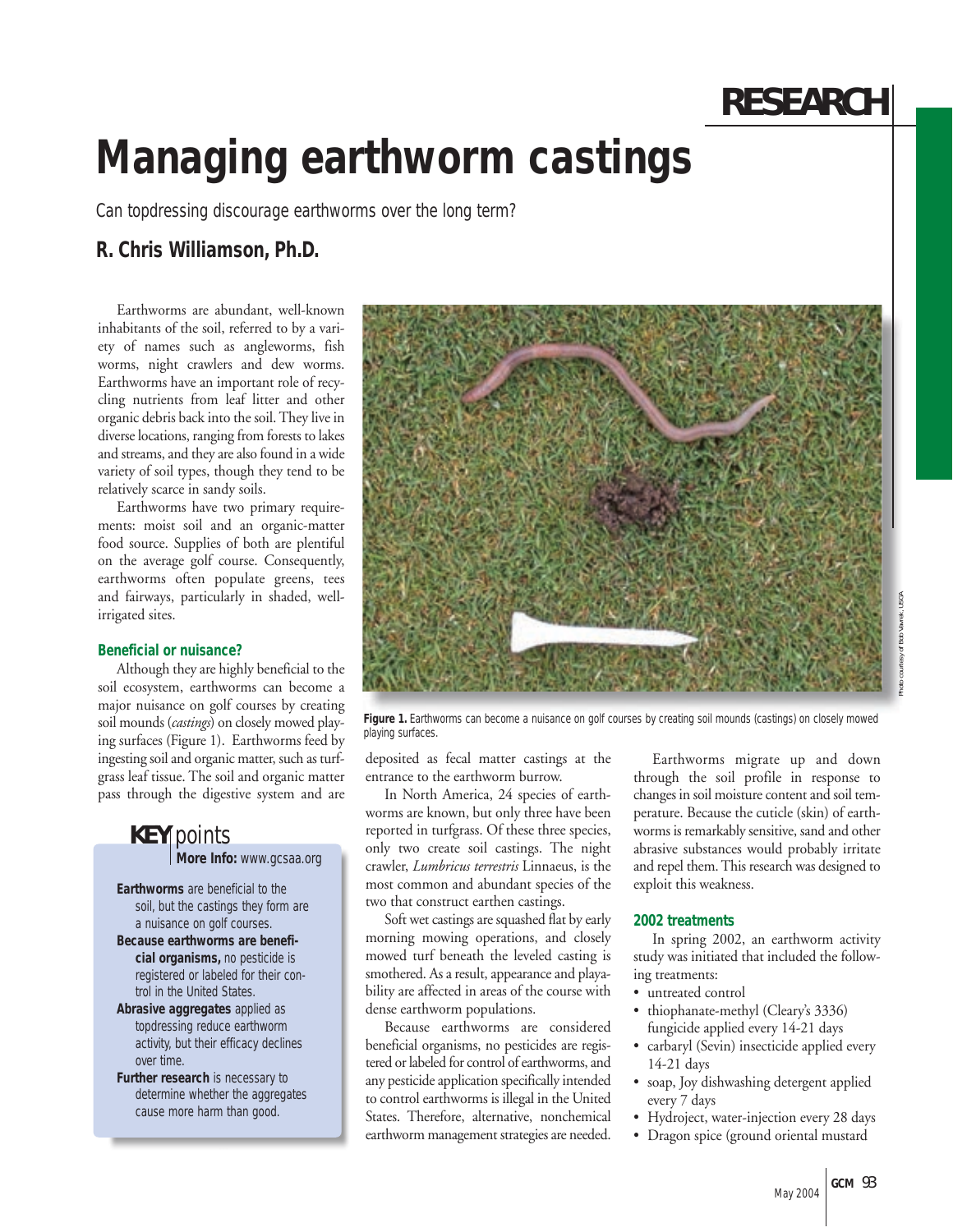### **RESEARCH**

seed), one application

- Zeolite, soil amendment, one <sup>1</sup>/8-inch (3.2-millimeter) application
- Black Jack 20/40 crushed coal slag, one 1 ⁄8 inch (3.2-millimeter) application

Treatments were applied to a creeping bentgrass (*Agrostis palustris*)/annual bluegrass (*Poa annua*) fairway (Blackhawk Country Club, Madison, Wis.) maintained at 1/16 inch (11.1 millimeters). This site was selected based on a history of earthworm activity.

#### **2002 results**

Treated turf plots were evaluated for the mean number of castings every seven days. The fungicide and insecticide treatments reduced earthworm castings. The soil amendments (Black Jack and Zeolite) reduced earthworm castings to levels comparable to pesticide applications. Other treatments had relatively little effect on earthworm activity (Figure 2).

#### **2003 treatments**

Based on the promising results of the 2002 study, a similar experiment was initiated in spring 2003. New treatments included a coarser grade of Black Jack (Figure 3); another



**Figure 3.** Black Jack.

abrasive aggregate called Amber Jack (Figure 4); a subangular topdressing sand; and Best Sand, an angular topdressing sand (Figure 5).



*Poa annua* fairway.

Black Jack, a byproduct of the coal industry, is composed of the remains of coal after it is burned for production of electricity. Once the coal is burned, the resulting 1-2 inch (2.5-5-centimeter) colloids are crushed, fractionated into respective size ranges, demagnetized and kiln-dried. Black Jack is essentially inert, extremely hard, highly angular and predominantly black in color. Amber Jack, a byproduct of the paper mill industry, is comparable to Black Jack. It, too, is inert, highly angular and extremely hard, but it is considerably lighter in color, ranging from almost clear to reddish amber.

#### **2003 results**

The effects of spring versus fall applications of topdressing and the effects of a combination spring and fall application topdressing were evaluated in 2003. Turf quality, thatch accumulation and disease activity were also rated throughout the 2003 season to document any possible adverse effects that a thin layer of abrasive material might have in the upper root zone of intensively managed golf course turf.

When data collection resumed in April 2003, it was revealed that the effectiveness of the Black Jack treatment applied in spring 2002 (more than 12 months earlier) had decreased measurably. I hypothesized that the aggregate's effectiveness had decreased because of its dis-